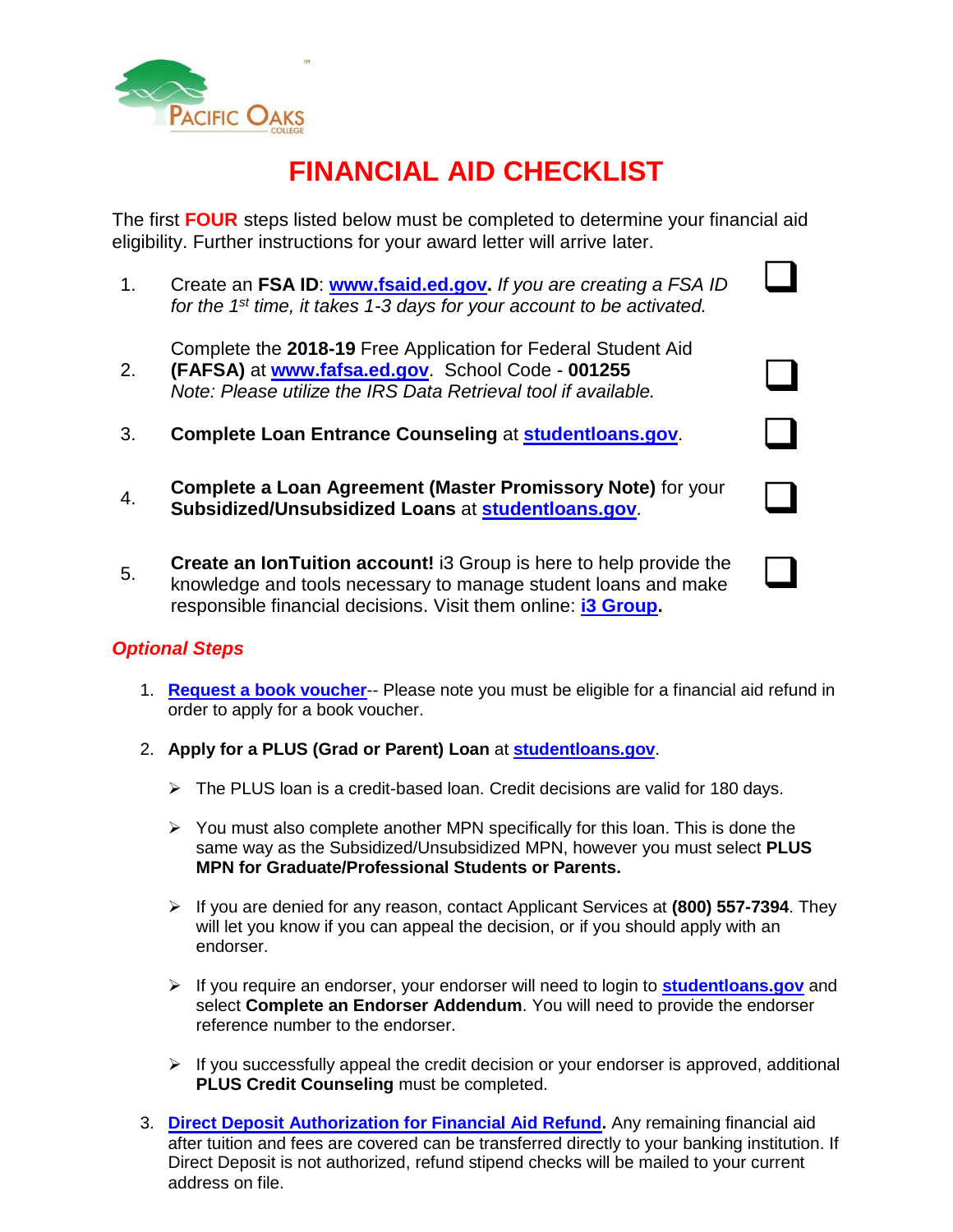## **Direct Loan Entrance Counseling Instructions**

#### 1. Go to **[studentloans.gov](https://studentloans.gov/)**

**2**. Click on the green **Log In** button if you already have an FSA ID. If you do not have an FSA ID, you can create one by clicking the link below the log in button:



If you are creating a new FSA ID, you will be directed to the Federal Student Aid page where you will be asked basic information to create an FSA ID.

| Create An FSA ID                       | <b>Edit My FSA ID</b>                                                                              |   |
|----------------------------------------|----------------------------------------------------------------------------------------------------|---|
|                                        |                                                                                                    |   |
| E-mail                                 |                                                                                                    | 0 |
| Confirm F-mail                         |                                                                                                    | Q |
| Username *                             |                                                                                                    | 0 |
| Password •                             |                                                                                                    | 0 |
|                                        | V Numbers V Uppercase Letters V Lowercase Letters V Special Characters V 8-30 Characters Show Text |   |
| Confirm Password *                     |                                                                                                    | 0 |
| Are you 13 years of age<br>or older? * | I am 13 years of age or older.<br>◉<br>I am 12 years of age or younger.<br>◉                       |   |
|                                        | <b>CONTINUE</b>                                                                                    |   |
|                                        |                                                                                                    |   |

The FSA ID Application Process consists of 3 steps:

### **Step 1: Enter Login Information**

 Let them know what log-in information you would like to use. Provide a unique username and password.

#### **Step 2: Enter Personal Information**

- Provide your Social Security number, name, and date of birth.
- (Optional) Include your mailing address, e-mail address and language preference.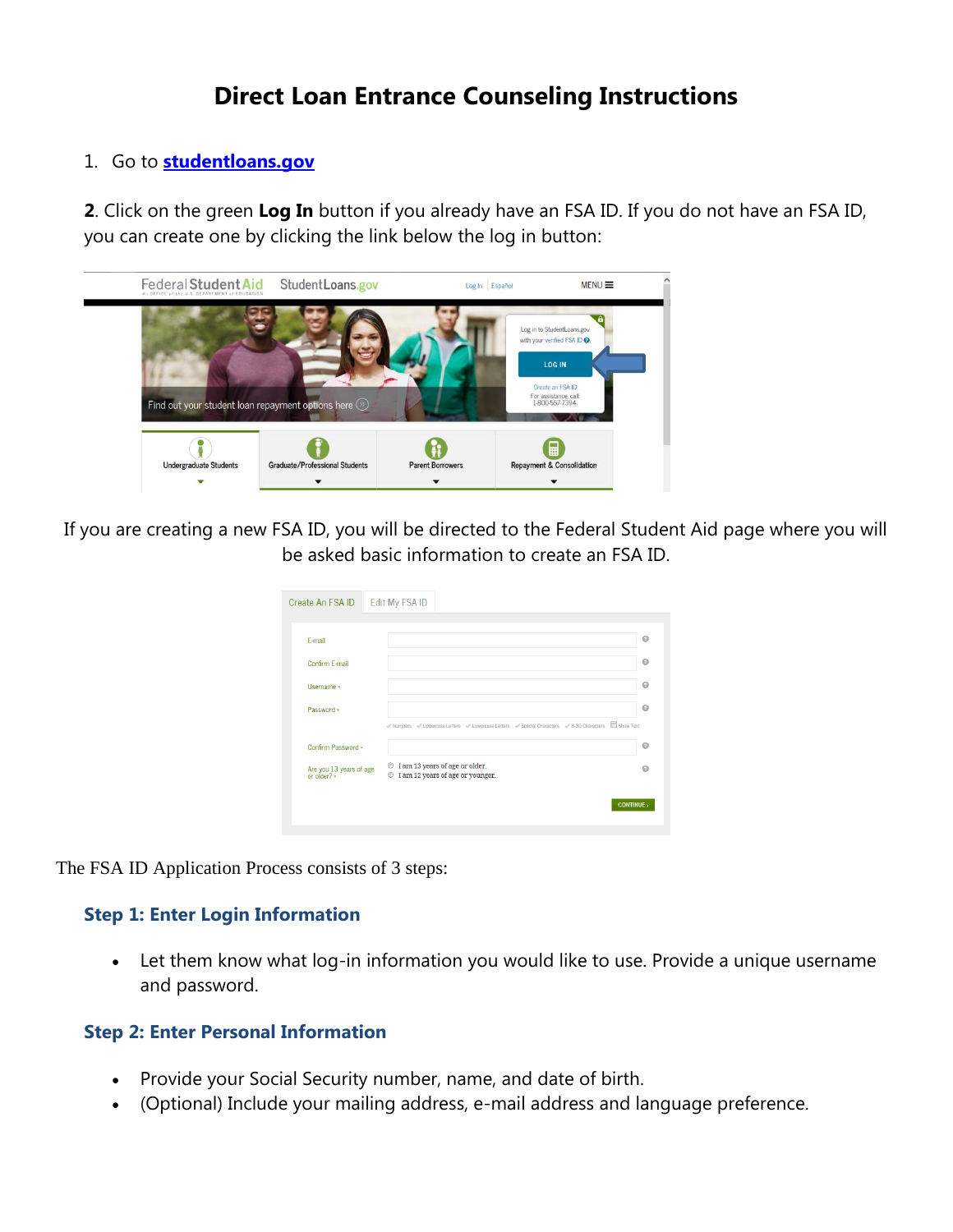Provide five challenge questions and answers. This adds an extra level of security to your FSA ID. If you forget your username or password, you can retrieve your username or reset your password by providing answers to your challenge questions.

#### **Step 3: Submit Your FSA ID Application**

Agree not to share your FSA ID with anyone. The security of your FSA ID is important because it can be used to electronically sign Federal Student Aid documents, access your personal records, and make binding legal obligations.

 (Optional) Verify your e-mail. By verifying your e-mail, you can use your e-mail as your username when logging into FSA applications.

Once Federal Student Aid completes verification with the SSA (1-3 days), you will be able to use your FSA ID to access your personal information on Federal Student Aid websites. If you were able to link a PIN when creating your FSA ID, you should be able to use your FSA ID immediately to complete, sign and submit a new FAFSA and other Federal Student Aid documents.

- **3**. After creating your FSA ID, on the studentloans.gov site Click **Complete Loan Counseling.** (This process usually takes about 20 minutes to complete.)
- **4**. Select the 1<sup>st</sup> option for **Entrance Counseling**.

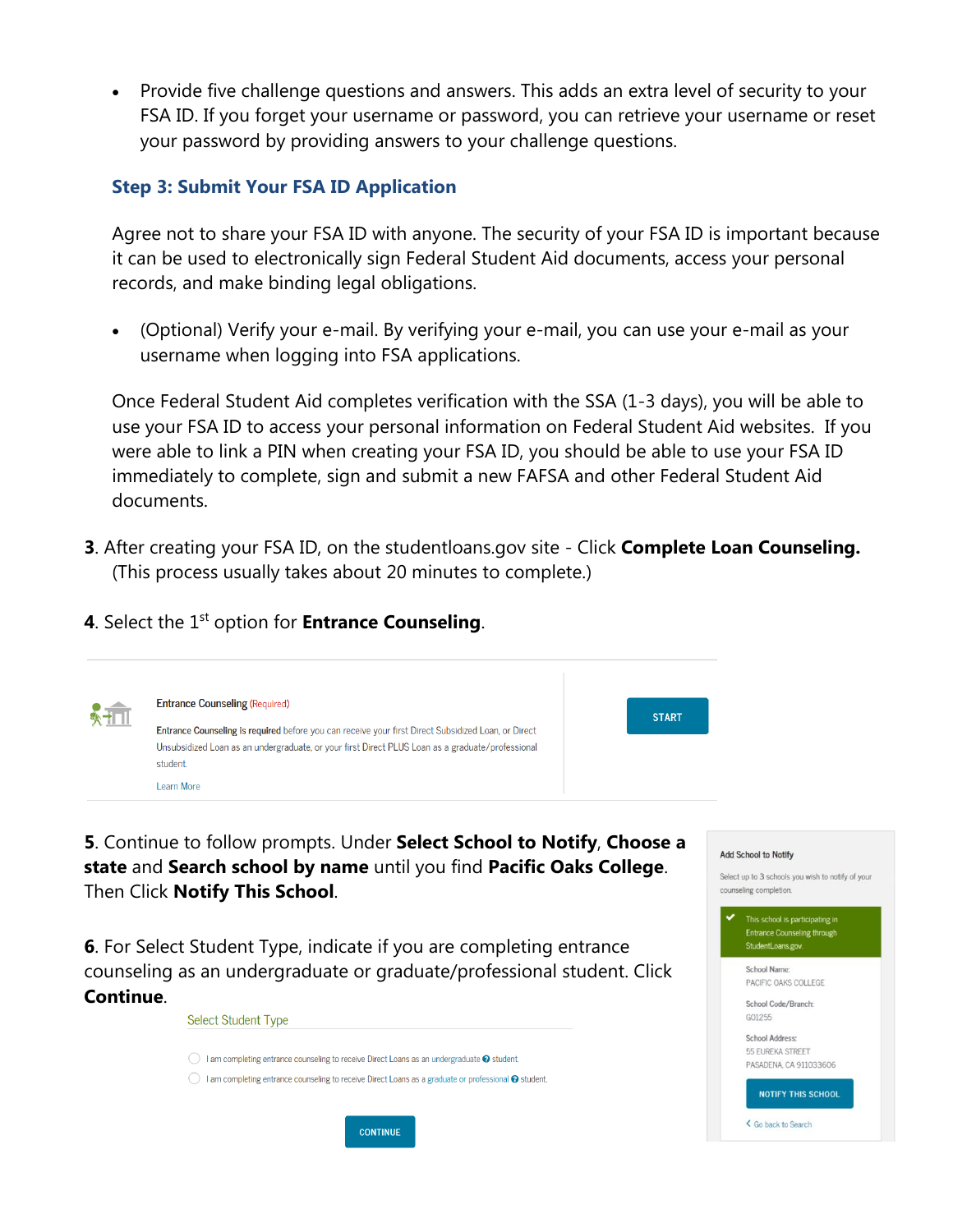- **7**. Read through all 5 steps of the counseling session and complete all quiz questions. Click **Submit Counseling** when finished.
- **8**. You will receive a message confirming you have successfully completed Entrance Counseling! You now have the option to Export Budget/Repayment sheets or print a copy for your records.

Under **Next Steps**, you can View Completed Counseling, Complete a Master Promissory Note (instructions provided below), or View/Print Borrower's Rights and Responsibilities for either Direct Subsidized and Unsubsidized Loans or Direct PLUS Loans.



#### **Next Steps**

**View Completed Counseling** 

Complete a Master Promissory **Note** 

View/Print Borrower's Rights & **Responsibilities for Direct** Subsidized and Unsubsidized Loans

View/Print Borrower's Rights & Responsibilities for Direct PLUS

Loans Check out our YouTube playlist.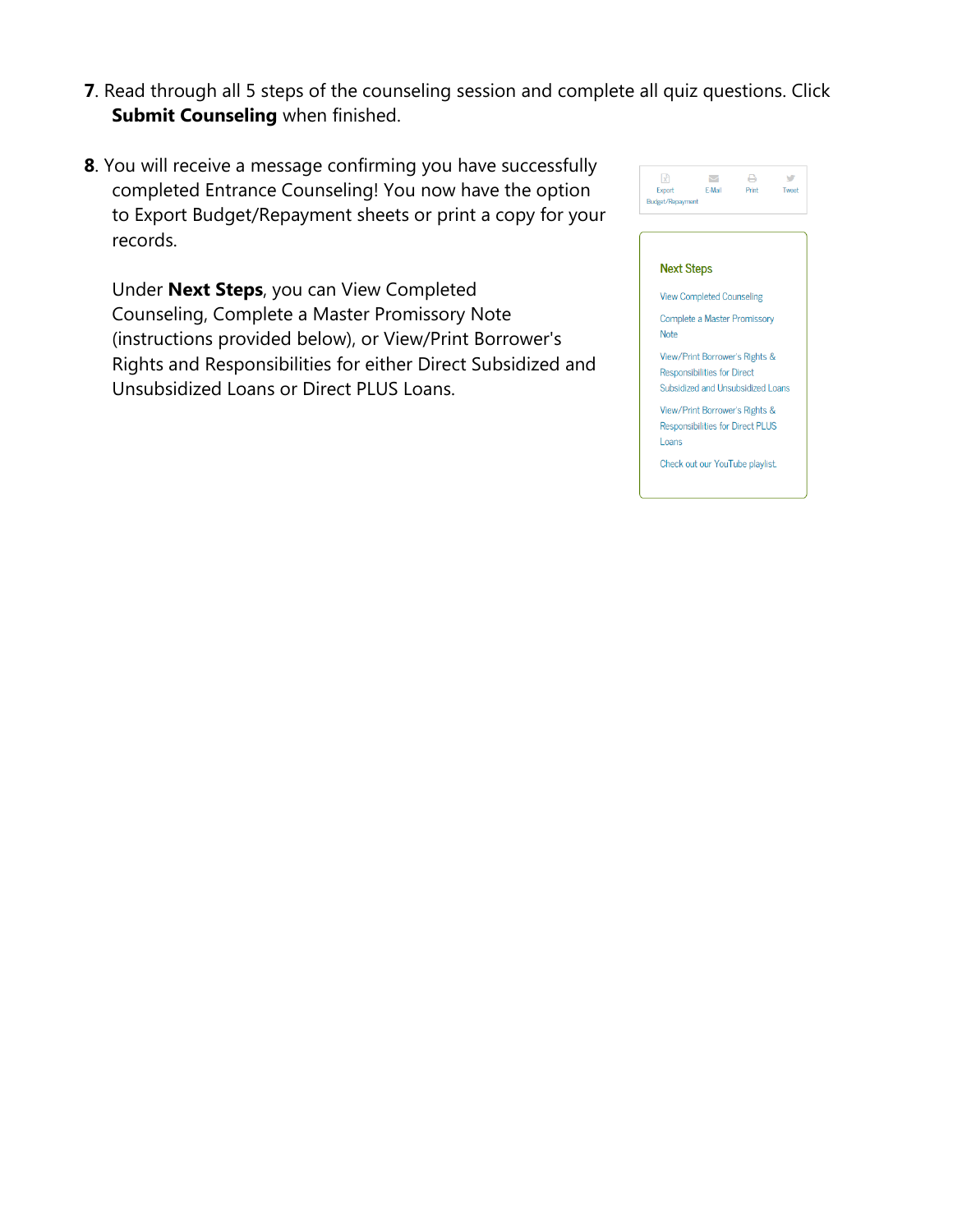## **Direct Loan Stafford and PLUS Master Promissory Note Instructions**

- **1.** Click **Complete Loan Agreement (Master Promissory Note)** from the home page of **[studentloans.gov](https://studentloans.gov/)**
- **2.** Select the type of loan you are completing the MPN for, **Subsidized/Unsubsidized**, **Graduate/Professional Students** or **Parents**

| MPN for Subsidized/Unsubsidized Loans<br>Use this MPN for Direct Subsidized or Direct Unsubsidized Loans available to eligible undergraduate or<br>graduate/professional students.<br>Students must be logged in with their own FSA ID.<br>Learn More<br>Preview a read-only version of the Subsidized/Unsubsidized MPN                                                                                                                                                       | <b>START</b><br>OMB No. 1845-0007 · Form Approved |
|-------------------------------------------------------------------------------------------------------------------------------------------------------------------------------------------------------------------------------------------------------------------------------------------------------------------------------------------------------------------------------------------------------------------------------------------------------------------------------|---------------------------------------------------|
| PLUS MPN for Graduate/Professional Students<br>Use this MPN for Direct PLUS Loans available to eligible graduate/professional students.<br>Students must be logged in with their own FSA ID.<br><b>Learn More</b><br>Preview a read-only version of the PLUS MPN for Graduate/Professional Students<br>Graduate students should request unsubsidized loans up to their full eligibility. You may need to complete a Direct<br>Subsidized/Unsubsidized Master Promissory Note. | <b>START</b><br>OMB No. 1845-0068 . Form Approved |
| <b>PLUS MPN for Parents</b><br>Use this MPN for Direct PLUS Loans available to eligible parents of eligible dependent undergraduate students.<br>Parents must be logged in with their own FSA ID.<br>Learn More<br>Preview a read-only version of the PLUS MPN for Parents                                                                                                                                                                                                    | <b>START</b><br>OMB No. 1845-0068 . Form Approved |

*Note: If you intend to borrow Grad PLUS or Parent PLUS funds in addition to your Stafford funds, you will need to complete two separate MPNs—one for the Stafford loan, and one for the PLUS loan.*

**3.** Enter your information in the fields required. Under **Select School to Notify**, **Choose a state** and **Search school by name** until you find **Pacific Oaks College**. Click **Continue**.

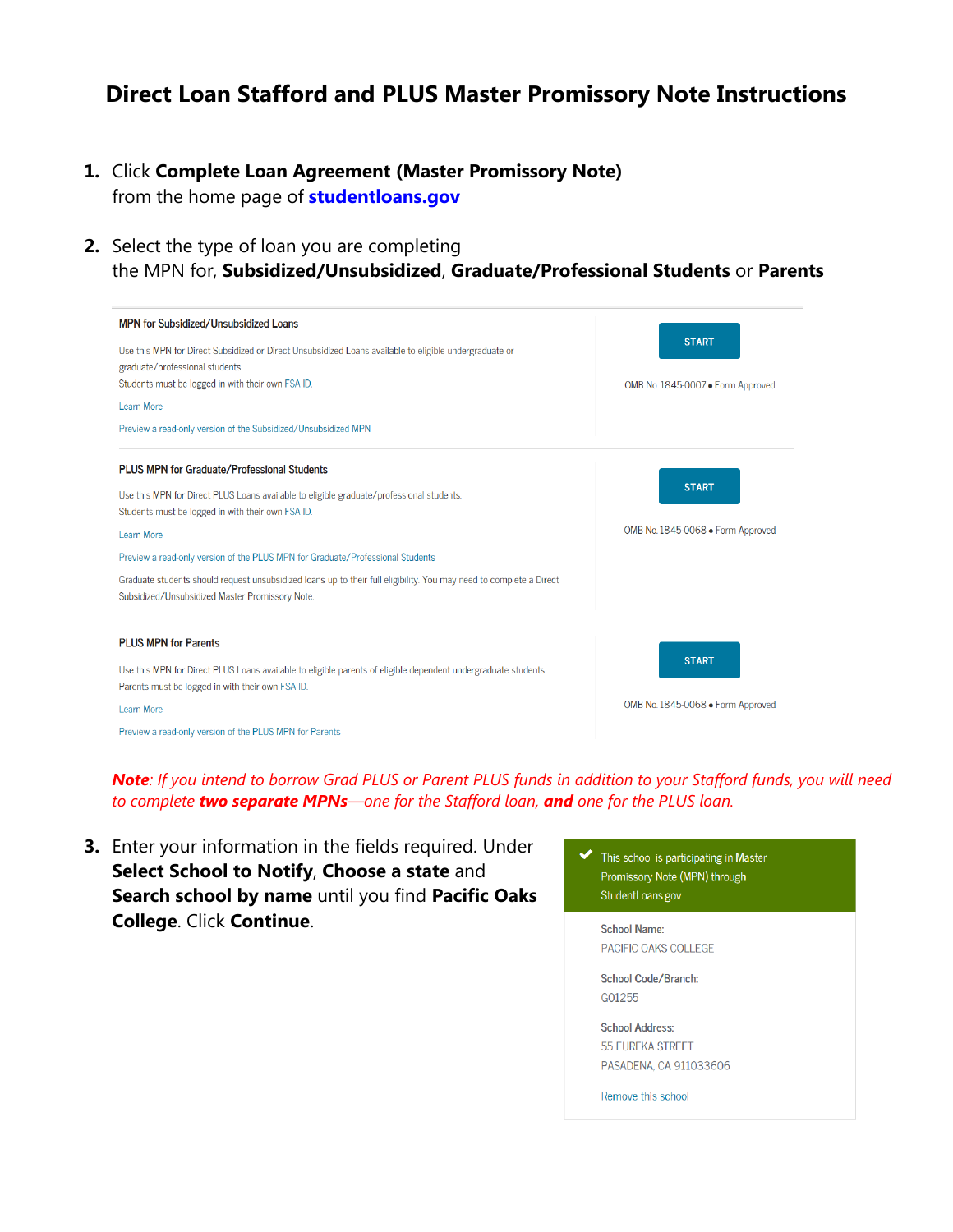- **4.** Provide contact information for two personal references.
	- References cannot share the same address or phone number.
	- One must be a parent/quardian.
	- Must know your reference for at least 3 years.
	- References need to have a U.S. address.
- **5.** Review and edit borrower, school, and reference information you have entered.
- **6.** Read each section of the terms and conditions carefully. In the last section, check the acknowledgment box that you have reviewed the information. Enter your name in spaces provided, then click **Sign & Submit**.

| Information                                                                | References              | Review & Edit<br>З                                                                            | Sign & Submit                                                                                                                                                                                                                               |
|----------------------------------------------------------------------------|-------------------------|-----------------------------------------------------------------------------------------------|---------------------------------------------------------------------------------------------------------------------------------------------------------------------------------------------------------------------------------------------|
| <b>Borrower Information</b>                                                | the MPN.                |                                                                                               |                                                                                                                                                                                                                                             |
| Reference Information                                                      | Sign & Submit           |                                                                                               |                                                                                                                                                                                                                                             |
| School Information                                                         |                         |                                                                                               | I have reviewed the information about me on the Master Promissory Note and acknowledge that it is true and correct. I have                                                                                                                  |
| Borrower Request,<br>Certifications, Authorizations,<br>and Understandings |                         | repay in full all loans made under this MPN according to the terms and conditions of the MPN. | read, understand, and agree to the terms and conditions of the MPN, including the Borrower Request, Certifications,<br>Authorizations, and Understandings and the accompanying Borrower's Rights and Responsibilities Statement. I agree to |
| Promise to Pay                                                             |                         | (Your response will be recorded and made part of your completed MPN.)                         |                                                                                                                                                                                                                                             |
| <b>MPN Terms and Conditions</b>                                            | <b>First Name:</b><br>* | Middle Initial:                                                                               | <b>Last Name:</b><br>*                                                                                                                                                                                                                      |
| <b>Important Notices</b>                                                   |                         |                                                                                               |                                                                                                                                                                                                                                             |
| Borrower's Rights and<br><b>Responsibilities Statement</b>                 |                         | The time and date of your signature will be recorded and be made part of your completed MPN.  |                                                                                                                                                                                                                                             |
| <b>Instructions</b>                                                        |                         | <b>EXIT</b>                                                                                   | <b>SIGN &amp; SUBMIT</b>                                                                                                                                                                                                                    |
| Sign & Submit                                                              |                         |                                                                                               |                                                                                                                                                                                                                                             |

**7. You have completed the MPN!** View, save, and/or print a copy of your MPN for your records.

MASTER PROMISSORY NOTE (MPN)

| You have successfully submitted your MPN.                                                                                                                                                                                                                                                                             |                                             |  |  |
|-----------------------------------------------------------------------------------------------------------------------------------------------------------------------------------------------------------------------------------------------------------------------------------------------------------------------|---------------------------------------------|--|--|
| A confirmation e-mail has been sent to                                                                                                                                                                                                                                                                                | <b>Next Steps</b>                           |  |  |
| The school you selected will be notified of your MPN completion within the next 24 hours.                                                                                                                                                                                                                             | · Access PLUS Credit<br>Counseling for more |  |  |
| Your school will tell you what loans, if any, you are eligible to receive. If you have questions regarding your loan eligibility, the next<br>steps in the processing of your loan, when the loan will be disbursed (paid out), or no longer wish to receive the loan, contact your<br>school's financial aid office. | information on PLUS<br>borrowing.           |  |  |
| View, save and/or print a copy of your completed MPN for your records.                                                                                                                                                                                                                                                | <b>Ouestions?</b><br>• Visit our FAO page   |  |  |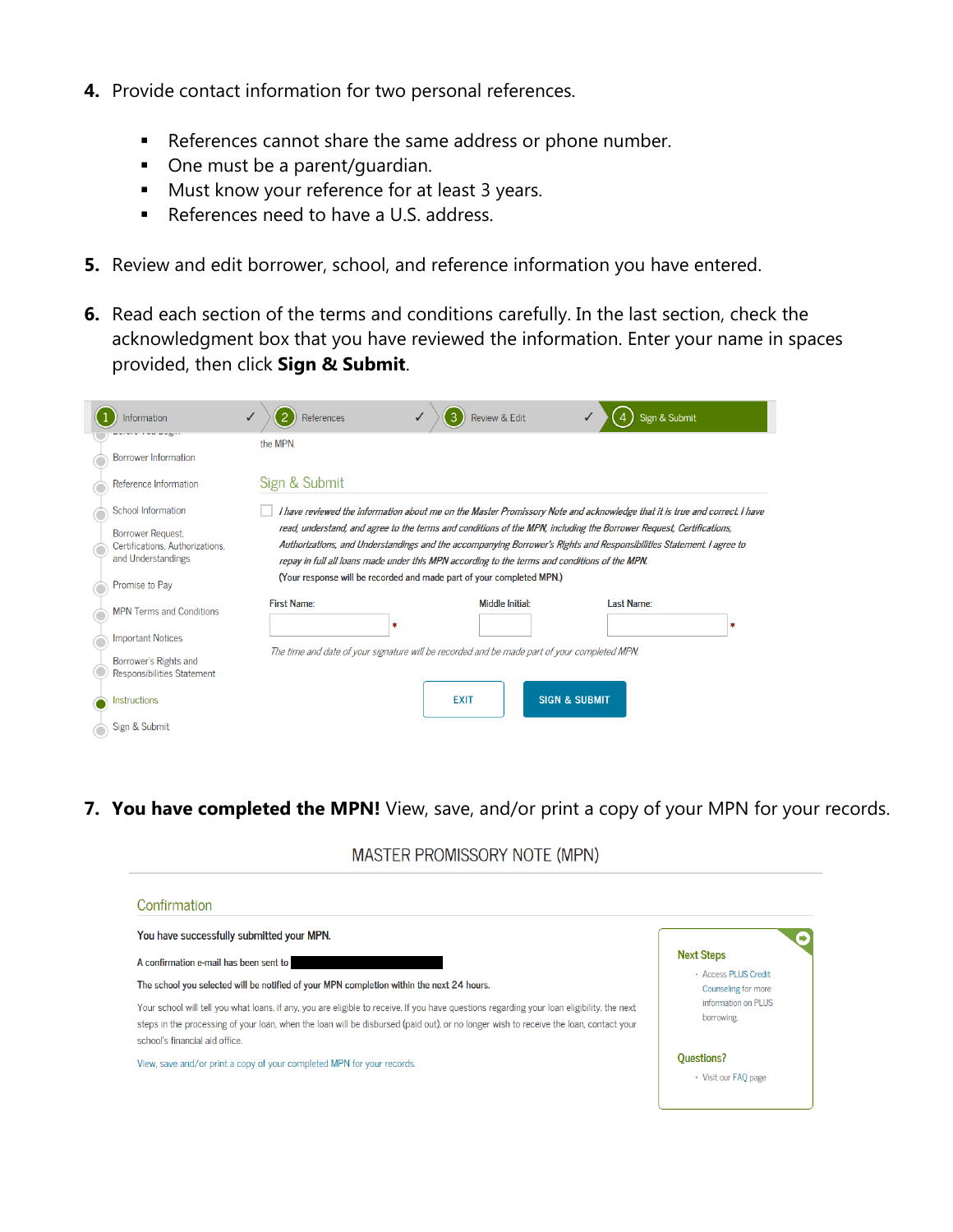## **BOOK VOUCHER INFORMATION**

Pacific Oaks College has partnered with *Akademos*, a new online bookstore! This is a great opportunity to get your books prior to the start of class and have them delivered directly to your doorstep. *Akademos* offers many exciting features and advantages including:

- New, used, rental, and eBook options (where available) shown side-by-side so you may choose the book that best fits your needs.
- Savings averaging **60% off the list price** bring *Akademos* prices in line with Amazon.
- **Free shipping** offers on most retail orders over \$49 (excluding orders on the Marketplace).
- Option to apply school-issued financial aid vouchers to all orders.
- Books may be sold on the Marketplace at **any time** throughout the year.
- POC apparel available soon at great prices!

#### **Using Financial Aid to Purchase Books**

Students receiving financial aid may be eligible—if receiving a refund after tuition has been charged—to use a voucher to purchase books. The voucher is in the amount of **\$250 or \$500**. You will have the option to receive a bookstore voucher that can be used towards the purchase of books and other POC merchandise.

Students using the bookstore voucher must follow these easy steps:

- 1. Make sure that all of your financial aid documents are submitted and that you will have a *credit* after federal funds are received and applied to your account.
- 2. Complete the Bookstore Voucher Form--Make sure to select your appropriate campus!
- 3. You will receive an email you when your bookstore voucher funds are available for use. In the event you have not received the email, **PLEASE CHECK YOUR SPAM FOLDER** and make sure to add *Akademos* to your address list.
- 4. Go to **[http://pacificoaks.textbookx.com/institutional/index.php#](http://pacificoaks.textbookx.com/institutional/index.php)** to purchase books, using the voucher information provided in the email.
- 5. Repeat steps again every semester or term.